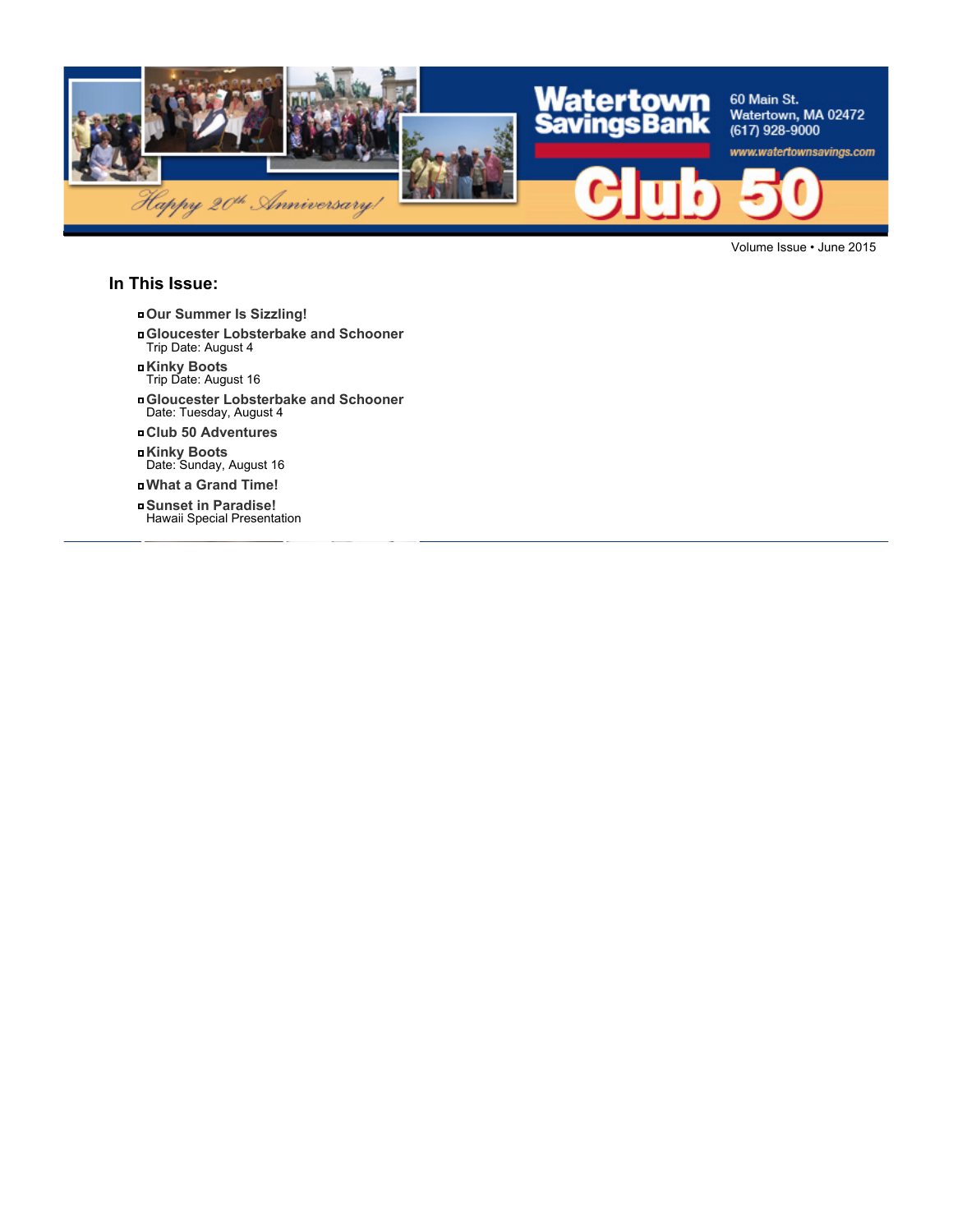

#### **The Latest**

# **Our Summer Is Sizzling!**

*Aloha, Club 50!* Our June is jumpin' with two trips, two day-trip signups, the start of a special summer discount *and* a special presentation! See "On the Go & in the Know" below for details on our **Hawaiian Adventure** special presentation and sign up later this month, hosted by Ruth Rudnick from Travel Showcase. She'll tell us all about island-hopping courtesy of the *Pride of America* and our pre-cruise plans at the "Playground of the Pacific"!

Also in June we're launching a special 20<sup>th</sup> anniversary Summer Signup promotion – not a trip, but it's savings towards a trip! During all of June, July, and August, if you refer a friend to Club 50 and they become a member, you receive a **\$20 coupon** that's good on a future trip!

Now to the trips: We just had a successful first-day-sign-up for **DooWop, Pop & Rock** June 29 … if you missed it, we do have some seats available. We're heading to **Niagara Falls** June 8-11 – so expect some great photos! And don't forget, June is the last month to sign up for **Ireland** – we still have members coming onboard, so don't be shy! Also, we're nearly full on our **Rose Parade** trip, so thank you for your interest! On the flip side, we have plenty of spaces for our annual sports outing, the **New England Revolution vs. New York City FC** July 19, with Patriot Place shopping time and an exclusive pre-game dinner buffet at Gillette Stadium's Putnam Club. It's a great way to see the inside of Gillette Stadium, and don't worry, you don't have to know anything about soccer, we'll teach you!

Oh, let's add one more thing this month! June also includes the Club 50 Advisory Board meeting, where we plan to narrow down our dates and places for our Fall 2016 Italy adventure.

And Karen and I also look forward to seeing you at the WSB Customer Appreciation Cookouts … starting this month!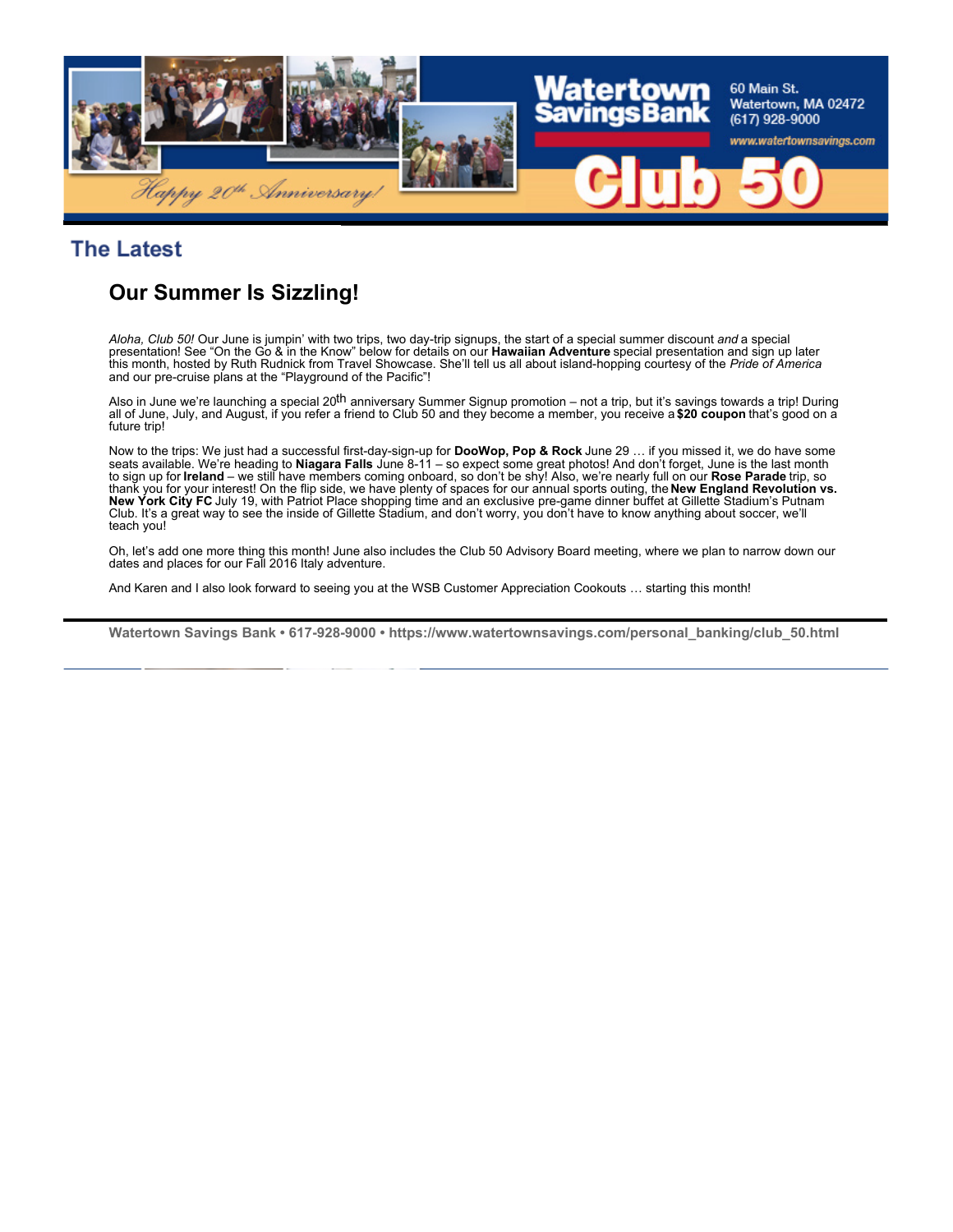

# **Gloucester Lobsterbake and Schooner**

**Trip Date: August 4**

| <b>RESERVATION FORM: Gloucester Lobsterbake and Schooner</b><br><b>Return to: WATERTOWN SAVINGS BANK CLUB 50</b><br>ATT: CONNIE BRACELAND 617-928-2338<br>60 MAIN STREET, WATERTOWN MA 02472                                                                                                                                                                                                                                                                                                                              |  | <b>1ST DAY OF SIGN UP : FRIDAY, JUNE 19</b><br><b>GLOUCESTER LOBSTERBAKE AND SCHOONER</b><br>TRIP DATE: Tuesday, August 4<br>Price: \$120 Members \$130 Guests |                         |  |  |  |  |
|---------------------------------------------------------------------------------------------------------------------------------------------------------------------------------------------------------------------------------------------------------------------------------------------------------------------------------------------------------------------------------------------------------------------------------------------------------------------------------------------------------------------------|--|----------------------------------------------------------------------------------------------------------------------------------------------------------------|-------------------------|--|--|--|--|
| Enclosed please find $\frac{1}{2}$ per person as payment in full for person(s). Full payment is due at time of reservation.<br>Please make checks payable to: WATERTOWN SAVINGS BANK                                                                                                                                                                                                                                                                                                                                      |  |                                                                                                                                                                |                         |  |  |  |  |
| Name: E-mail: E-mail: E-mail: E-mail: E-mail: E-mail: E-mail: E-mail: E-mail: E-mail: E-mail: E-mail: E-mail: E-mail: E-mail: E-mail: E-mail: E-mail: E-mail: E-mail: E-mail: E-mail: E-mail: E-mail: E-mail: E-mail: E-mail:                                                                                                                                                                                                                                                                                             |  |                                                                                                                                                                |                         |  |  |  |  |
|                                                                                                                                                                                                                                                                                                                                                                                                                                                                                                                           |  |                                                                                                                                                                | City: City: State: Zip: |  |  |  |  |
| Traveling Companions: Notice and Special Requests: Note and Special Requests: Note and Special Requests: Note and Special Requests: Note and Special Requests: Note and Special Requests: Note and Special Requests: Note and                                                                                                                                                                                                                                                                                             |  |                                                                                                                                                                |                         |  |  |  |  |
| Is August your Birthday or Anniversary Month? Notice that the control of the Birthday;                                                                                                                                                                                                                                                                                                                                                                                                                                    |  |                                                                                                                                                                | Anniversary             |  |  |  |  |
| I hereby give permission to Watertown Savings Bank to duplicate and use for advertising purposes, any photographs taken of me on this trip. Watertown Savings Bank Club 50<br>is organizing this event for its selected customers. The Bank uses experienced tour guides and common carriers. By signing this form you agree to hold Watertown Savings<br>Bank, Club 50, its employees, successors, agents and assigns harmless for all injuries, damages or other losses arising from their participation in this event. |  |                                                                                                                                                                |                         |  |  |  |  |
| Signature: Date: Date: Date: Signature: Signature: Date: Date: Date: Date: Date:                                                                                                                                                                                                                                                                                                                                                                                                                                          |  |                                                                                                                                                                |                         |  |  |  |  |
| Entrée (please choose one; comes with Barbequed Chicken):                                                                                                                                                                                                                                                                                                                                                                                                                                                                 |  |                                                                                                                                                                |                         |  |  |  |  |
| 1 1/4 Lb. Steamed Lobster                                                                                                                                                                                                                                                                                                                                                                                                                                                                                                 |  |                                                                                                                                                                |                         |  |  |  |  |
| N.Y. Sirloin Steak                                                                                                                                                                                                                                                                                                                                                                                                                                                                                                        |  |                                                                                                                                                                |                         |  |  |  |  |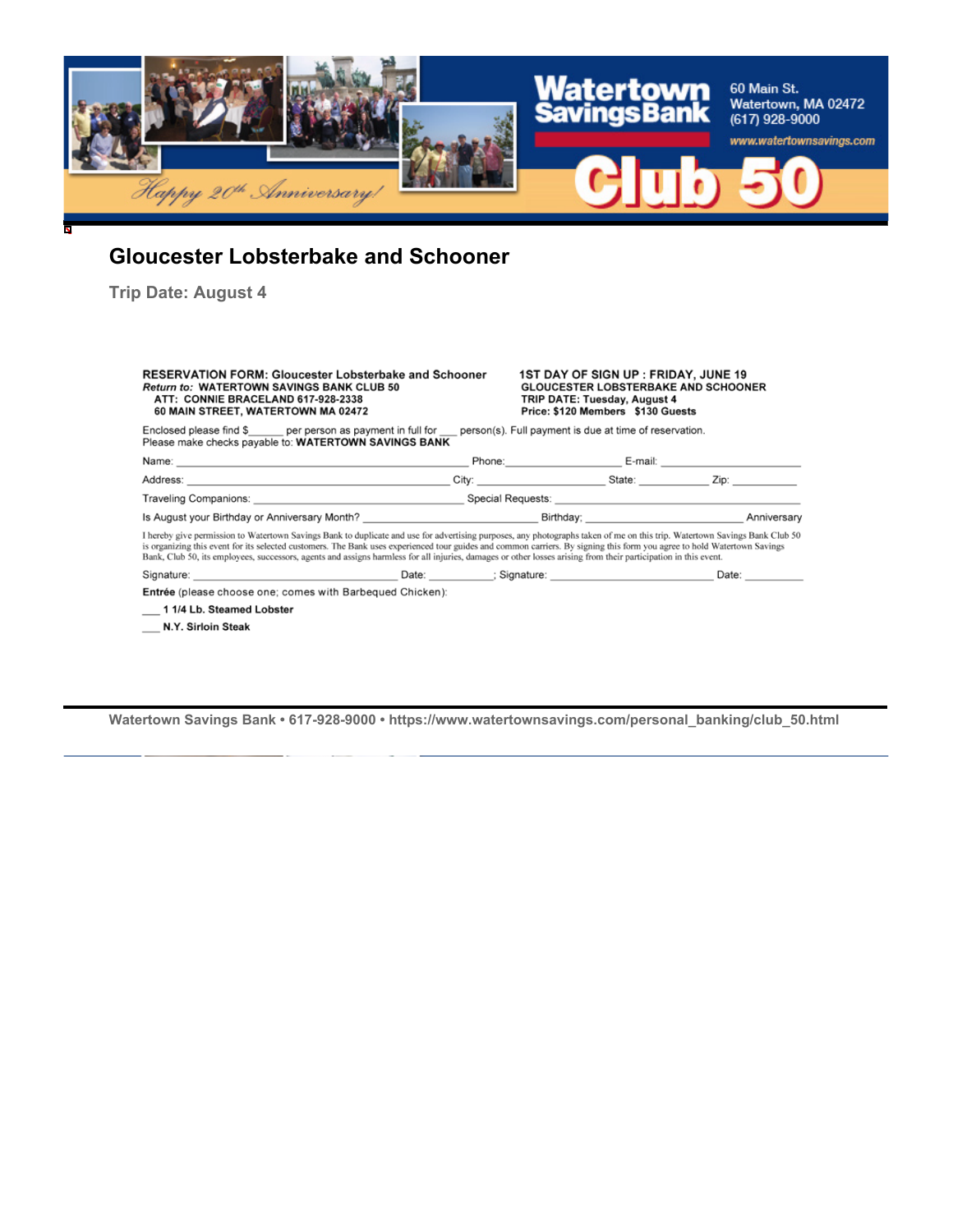

# **Kinky Boots**

**Trip Date: August 16**

| <b>RESERVATION FORM: Kinky Boots</b>                                                                                                                                                                                                                                                                                                                                                                                                                                                                                         |                                                                                                                                                                                                                                |  |                                                                                                                                                                                                                                | <b>1ST DAY OF SIGN UP: THURSDAY, JUNE 25</b> |                    |  |  |
|------------------------------------------------------------------------------------------------------------------------------------------------------------------------------------------------------------------------------------------------------------------------------------------------------------------------------------------------------------------------------------------------------------------------------------------------------------------------------------------------------------------------------|--------------------------------------------------------------------------------------------------------------------------------------------------------------------------------------------------------------------------------|--|--------------------------------------------------------------------------------------------------------------------------------------------------------------------------------------------------------------------------------|----------------------------------------------|--------------------|--|--|
|                                                                                                                                                                                                                                                                                                                                                                                                                                                                                                                              | Enclosed please find $\frac{1}{2}$ per person as payment in full for person(s).                                                                                                                                                |  |                                                                                                                                                                                                                                |                                              |                    |  |  |
|                                                                                                                                                                                                                                                                                                                                                                                                                                                                                                                              | Full payment (\$155 members; \$165 quests) is due at time of reservation. Please make checks payable to: WATERTOWN SAVINGS BANK                                                                                                |  |                                                                                                                                                                                                                                |                                              |                    |  |  |
|                                                                                                                                                                                                                                                                                                                                                                                                                                                                                                                              |                                                                                                                                                                                                                                |  | Phone: E-mail: E-mail: E-mail: E-mail: E-mail: E-mail: E-mail: E-mail: E-mail: E-mail: E-mail: E-mail: E-mail: E-mail: E-mail: E-mail: E-mail: E-mail: E-mail: E-mail: E-mail: E-mail: E-mail: E-mail: E-mail: E-mail: E-mail: |                                              |                    |  |  |
|                                                                                                                                                                                                                                                                                                                                                                                                                                                                                                                              |                                                                                                                                                                                                                                |  |                                                                                                                                                                                                                                |                                              |                    |  |  |
|                                                                                                                                                                                                                                                                                                                                                                                                                                                                                                                              |                                                                                                                                                                                                                                |  |                                                                                                                                                                                                                                |                                              |                    |  |  |
|                                                                                                                                                                                                                                                                                                                                                                                                                                                                                                                              | Is August your Birthday or Anniversary Month? <b>August 2018</b> Birthday; <b>August 2018</b> Anniversary                                                                                                                      |  |                                                                                                                                                                                                                                |                                              |                    |  |  |
| I hereby give permission to Watertown Savings Bank to duplicate and use for advertising purposes, any photographs taken of me on this trip. Watertown<br>Savings Bank Club 50 is organizing this event for its selected customers. The Bank uses experienced tour guides and common carriers. By signing this form you<br>agree to hold Watertown Savings Bank, Club 50, its employees, successors, agents and assigns harmless for all injuries, damages or other losses arising from<br>their participation in this event. |                                                                                                                                                                                                                                |  |                                                                                                                                                                                                                                |                                              |                    |  |  |
|                                                                                                                                                                                                                                                                                                                                                                                                                                                                                                                              | Signature: Contract Contract Contract Contract Contract Contract Contract Contract Contract Contract Contract Contract Contract Contract Contract Contract Contract Contract Contract Contract Contract Contract Contract Cont |  |                                                                                                                                                                                                                                |                                              | Date: <b>Date:</b> |  |  |
| Return to:                                                                                                                                                                                                                                                                                                                                                                                                                                                                                                                   | <b>WATERTOWN SAVINGS BANK</b><br>ATT: CONNIE BRACELAND<br>60 MAIN STREET, WATERTOWN MA 02472                                                                                                                                   |  | <b>KINKY BOOTS</b>                                                                                                                                                                                                             | TRIP DATE: Sunday, August 16, 2015           |                    |  |  |

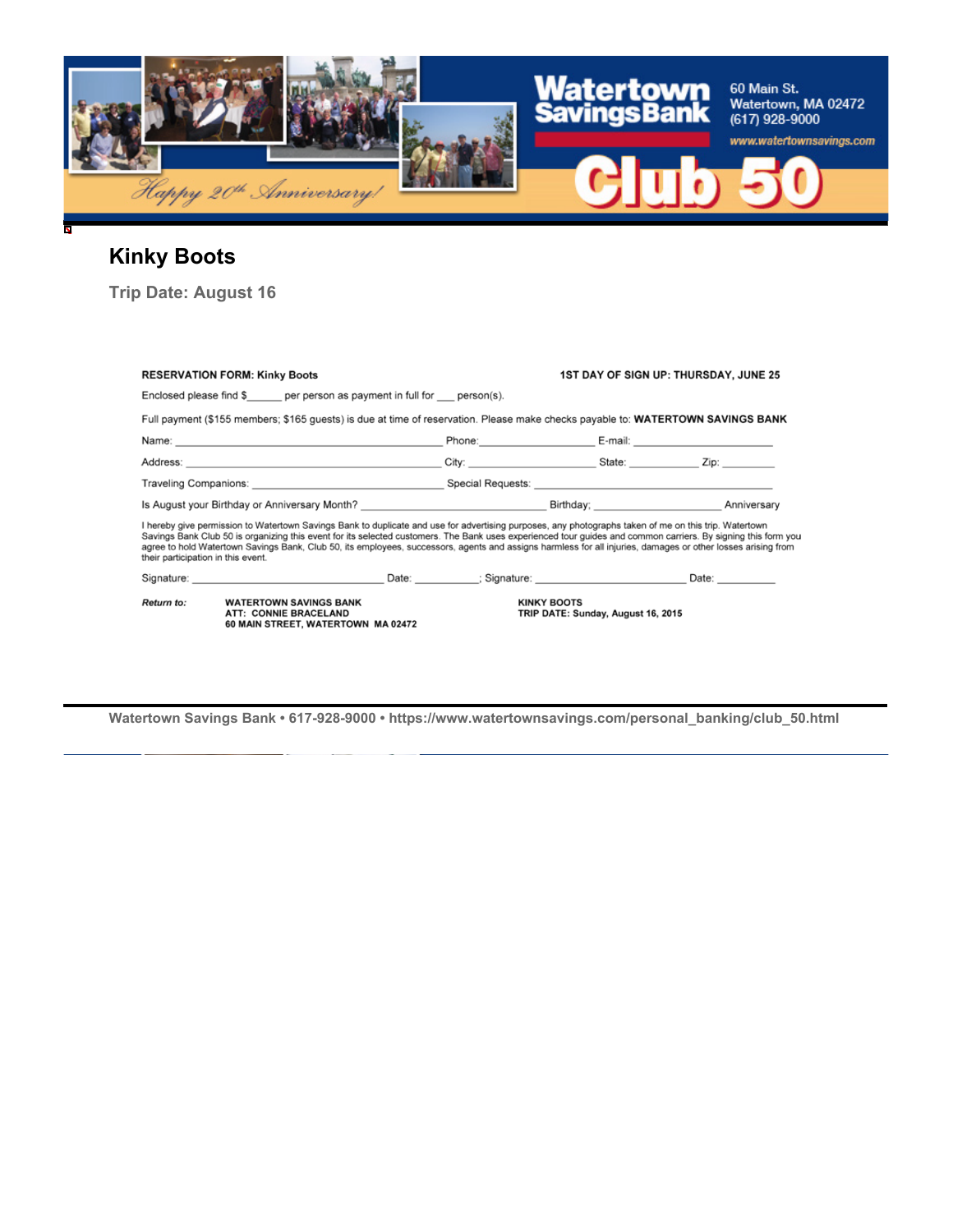

#### **Club 50 Opportunities**

## **Gloucester Lobsterbake and Schooner**

**Date: Tuesday, August 4**

First day of Signup: Friday, June 19 **Price: \$120 Member; \$130 Guest Walkability: moderate:** ability to walk at a moderate pace.

*Lob-stah* time is finally here! Dig in to a casual Traditional New England Lobsterbake at the world-famous Gloucester House Restaurant, which will kick off with colorful stories of local history and a demonstration on how to eat a lobster. (Please refer to meal choices on the reservation form.)

After our meal, board the *Schooner Thomas E. Lannon* for a two-hour cruise: Sit back and enjoy the scenery or help the crew raise the sails of this 17-year-old Essex-built 65-foot Gloucester fishing schooner as we sail through Gloucester's working harbor, near rocky coves and beaches, and past lighthouses, castles, and magnificent waterfront homes.

We leave from the American Legion Post 440, 295 California Street, Newton, at 10 a.m. and return approximately 4:30 p.m. Taxes and gratuities are included.

**Cancellations:** Before 7/3/15: Refund only if we can find someone to take your place on the trip. After 7/3/15: No refund.

**Please note:** Motorcoach seating is assigned according to the date & time we receive your reservation (excluding accommodations for special needs), starting 8:30 a.m. on the established first date of sign up. Non-members traveling with us must do so as the guest of a current club member. Individuals who require special attention must bring someone to assist them.



A Yankee Line, Inc. acts only as an agent for the various independent suppliers that provide hotel accommodations, transportation, sightseeing, activities, or other services connected with this tour. Such services are subject to the terms and conditions of those suppliers. A Yankee Line, Inc. and their respective employees, agents, representatives, and assigns accept no liability whatsoever for any injury, damages or expenses of any kind due to sickness, weather, strikes, hostilities, wars, terrorist acts, acts of nature, local laws or other such causes. A Yankee Line, Inc. is not responsible for any baggage or personal effects of any individuals participating in the tours/trips arranged by A Yankee Line, Inc.

**The reservation form is available on the left column of this page – see Forms.**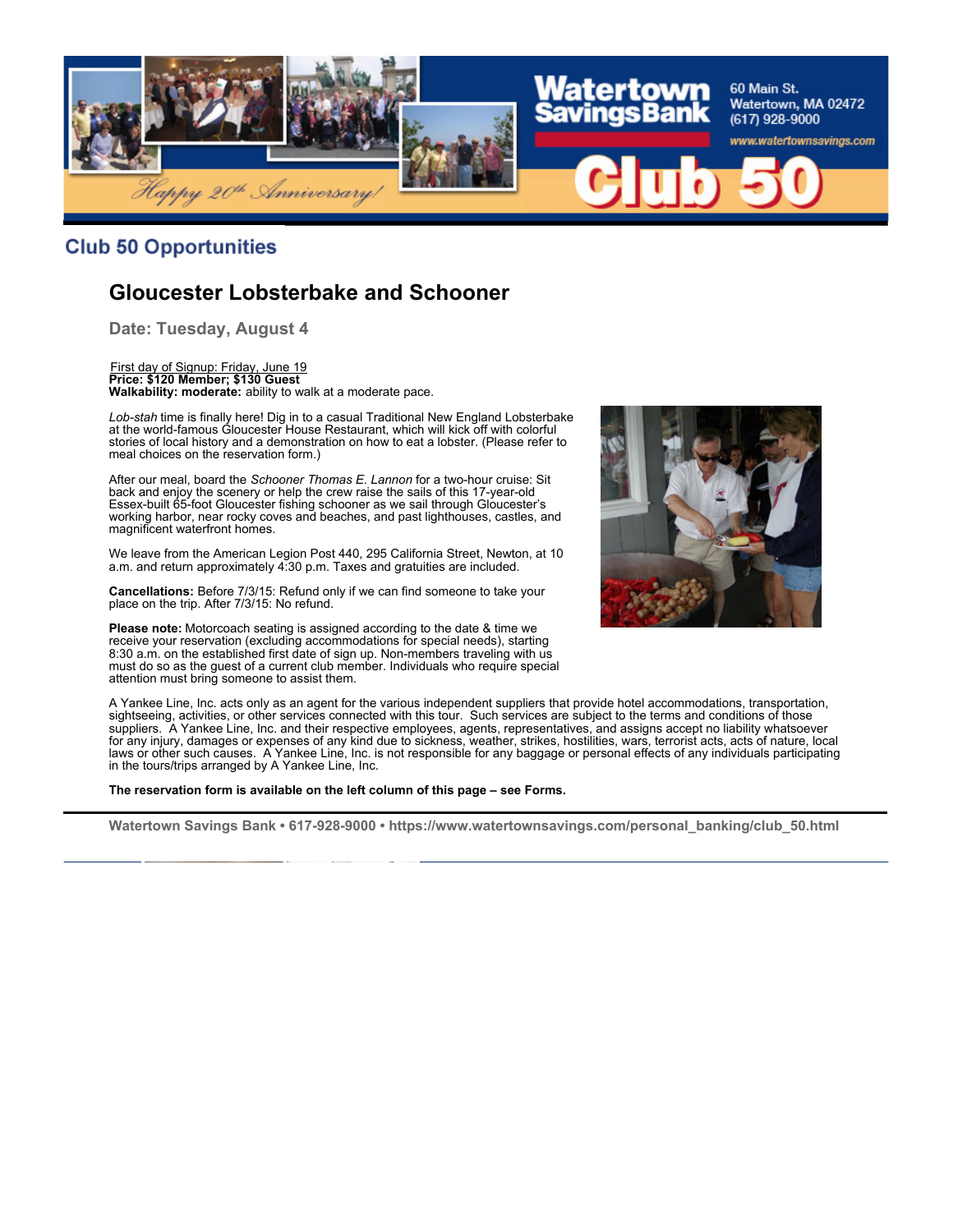

#### **Club 50 Adventures**

**Niagara Falls (Canada) includes Lucille Ball Desi Arnaz Museum & Center for Comedy in Jamestown, NY** Monday-Thursday, June 8-11

*DooWop Pop & Rock* **Luncheon & Show, Lantana's, Randolph, MA** Monday, June 29

**New England Revolution vs. New York City FC at Gillette Stadium With Pre-Game Meal at Putnam Club and Patriot Place Shopping** Saturday, July 18

**Schooner** *Thomas E. Lannon* **in Gloucester Lobsterbake at Gloucester House** Tuesday, August 4

*Kinky Boots* **at Boston Opera House Pre-Show Dinner at Legal Sea Foods – Park Square** Sunday, August 16

**New York City: The National September 11 Memorial & Museum and Statue of Liberty & Ellis Island** Saturday & Sunday, September 12 & 13

**Ireland** September 18-28

*A Wonderful Life* **at Goodspeed Opera House, Haddam, CT Luncheon at the Gelston House** Wednesday, October 28

**Mystery Trip!** Friday, November 20

**Holiday Pops, Symphony Hall in Boston Lunch at Venezia on Boston's Waterfront** December (Day TBA)

**Southern California New Year's Celebration** December 29-January 3

**JUST ANNOUNCED! Hawaiian Adventure** March 2-12, 2016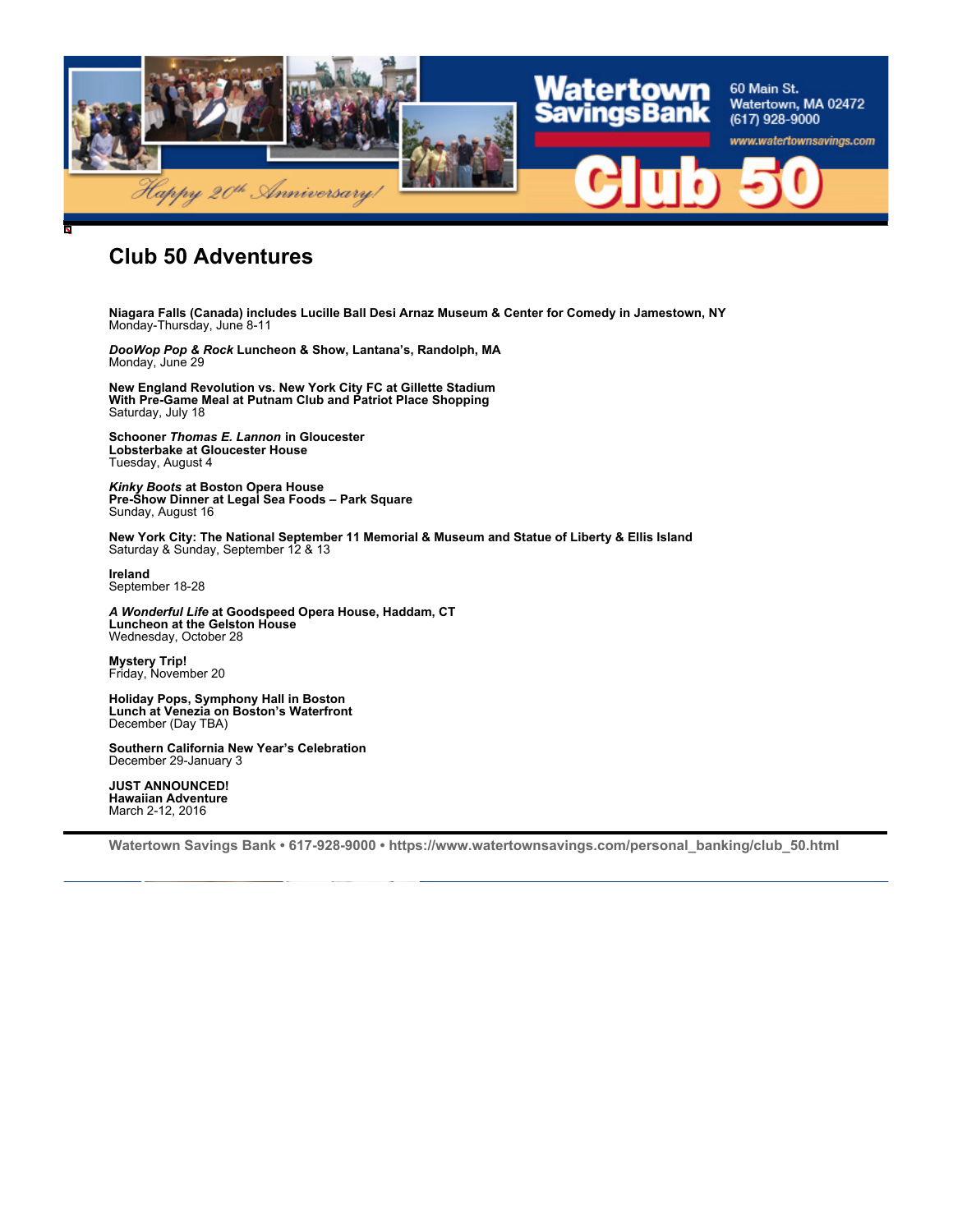

#### **Save the Date**

#### **Kinky Boots**

**Date: Sunday, August 16**

#### First day of Signup: Thursday, June 25 **Price: \$155 Member; \$165 Guest Walkability: moderate:** ability to walk at a moderate pace.

Get set to kick up your heels for a night of theater that can't be beat: catchy songs, top-notch performances, colorful costumes, big sets, dazzling dance sequences, and even a few scenes that could make you cry.

*Kinky Boots,* the six-time Tony Award-winning musical from Cyndi Lauper and Harvey Fierstein – taking you from a gentlemen's shoe factory in Northampton to the glamorous catwalks of Milan, inspired by true events – comes to the Boston Opera House, where we have Reserved Orchestra seats for the 6:30 p.m. performance.

Before the show, we will enjoy dinner at Legal Sea Foods Park Place (order appetizer, entrée, and dessert once seated).

Our deluxe Yankee Line motorcoach transportation will leave from the WSB Main Office, 60 Main Street, Watertown, at 3 p.m., and return at approximately 9:30 p.m. All taxes and gratuities are included.

**Cancellation Policy:** Refund if, and only if, we can find someone to take your place on the trip.

**Please note:** Motorcoach seating is assigned according to the date & time we receive your reservation (excluding accommodations for special needs), starting 8:30 a.m. on the established first date of sign up. Non-members traveling with us must do so as the guest of a current club member. Individuals who require special attention must bring someone to assist them.

A Yankee Line, Inc. acts only as an agent for the various independent suppliers that provide hotel accommodations, transportation, sightseeing, activities, or other services connected with this tour. Such services are subject to the terms and conditions of those suppliers. A Yankee Line, Inc. and their respective employees, agents, representatives, and assigns accept no liability whatsoever for any injury, damages or expenses of any kind due to sickness, weather, strikes, hostilities, wars, terrorist acts, acts of nature, local laws or other such causes. A Yankee Line, Inc. is not responsible for any baggage or personal effects of any individuals participating in the tours/trips arranged by A Yankee Line, Inc.

**The reservation form is available on the left column of this page – see Forms.**

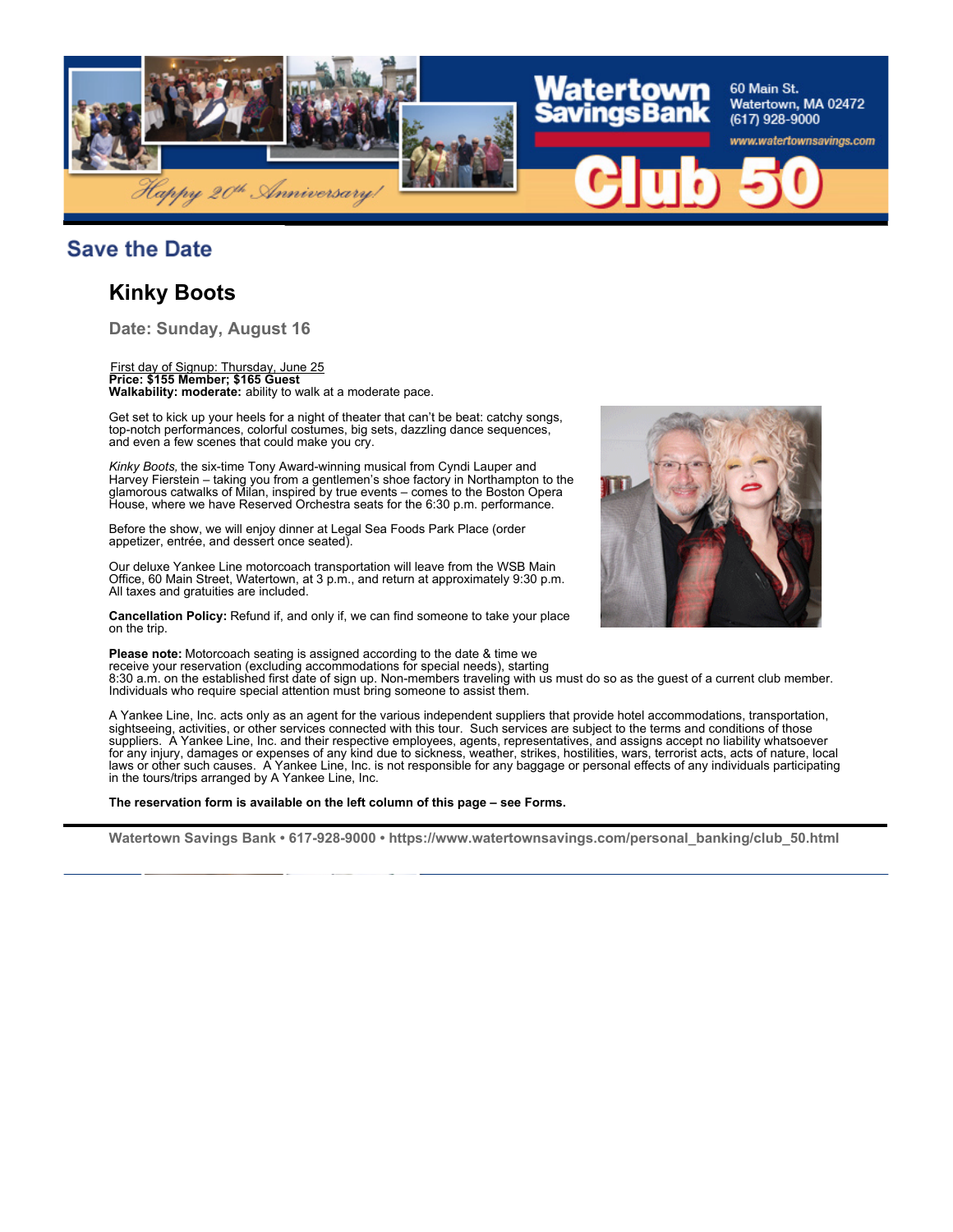

### **Featured Photo**

# **What a Grand Time!**

*(Left to right, top: Maureen Mello, Trudi Murphy, Sal Tulipano, Mary Barry, Shirley Gaudet; middle: Meredythe Schober, Marion Tierney, Kitty Tulipano, Mary Spiers, Kathleen Nuhn; bottom: Barbara Burns, Gloria Burns, Martha Rotondi, Andrea Goldstein, Janet Corliss, and Connie)*

Look at the lovely ladies and gent all dressed up for dinner at The Grand Hotel, where evening wear is required after 6:30! The elegant feast – followed by demitasse in the Parlor and music from The Grand Hotel Orchestra -- was part of their stay at the glorious Victorian-era resort during the **Mackinac Island** trip last month, which also featured Chicago, Green Bay, Veldheer Tulip Gardens, and the Henry Ford Museum – as well as carriage rides, Mackinac Island's famous fudge, and bocce ball!

Want to see more Club 50 photos? Just click on WSB Photo Album in red on the left or find us on Facebook at Watertown Savings Bank-Massachusetts!